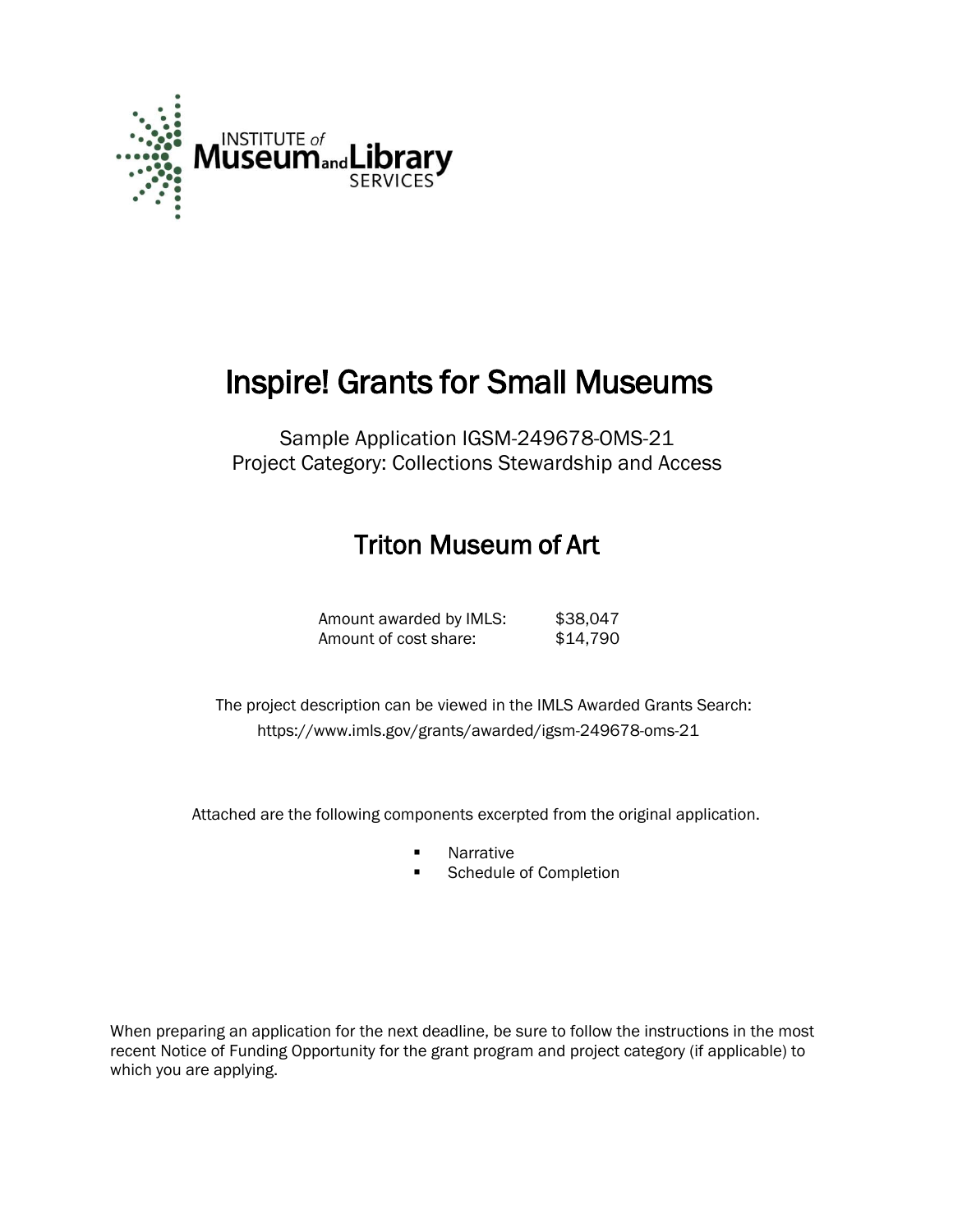### **Project Justification**

With support from the Institute of Museum and Library Services, Triton Museum of Art will catalogue and digitally document works from the Austin D. Warburton Collection of Native American Art and Artifacts to improve the management, preservation, and accessibility of one of the most consequential facets of the museum collection. These important cultural items reflect early cultural and artistic development among Native Americans prior to colonization as well as post-colonial and modern cultural practices. As an avid collector of Native American artifacts, Austin D. Warburton (1917-1995) bequeathed to the City of Santa Clara in 1996 1,930 objects from his collection with the condition that the Triton Museum of Art preserve and maintain them in perpetuity. Mr. Warburton was a prominent collector and scholar of Native American history, and he was the author of *Indian Lore of the North California Coast* (1966). He was also one of the founding Board members of the Triton Museum of Art.

This body of work includes objects circa 900 to 1990 primarily from the Southwest, California, and the Pacific Northwest. Tools, toys, basketry, decorative crafts, musical instruments, clothing, ceramicware, objects used for hunting and food preparation, as well as items created to captivate the imagination of tourists, are included in the collection. The collection consists of masterfully made objects that exhibit great beauty and represent the unique beliefs, customs, and heritage of the makers of these works.

Currently, less than 5% of these objects have been digitally documented. The plan to catalogue and to digitize 350 cultural items in the Austin D. Warburton Collection of Native American Art and Artifacts was identified as a priority in our strategic plan and will resolve the following pressing needs:

- Preserve works from obsolescence, deterioration, theft or destruction through documentation of the current condition of each cultural item, flagging any objects in need of future conservation treatment
- Provide updated information about cultural items to share with Native American lineal descendants and tribal representatives to facilitate the return of objects that meet the conditions of NAGPRA
- Foster research and expand curatorial capacity to increase the number of public exhibitions of the collection to promote public awareness, appreciation, and understanding of Native American history and cultural heritages
- Increase exhibitions and provide exhibition tours for students attending Title I schools in Santa Clara Unified School District who are learning about Native American history during their field trip to the museum. For more information about school tours, please read the letter of support on behalf of Santa Clara Unified School District (Supportingdoc2).

At the Triton Museum of Art, we support self-determination of Native Americans, preservation of their cultural heritage, and repatriation of sacred artifacts because we believe all people should have access to and an influence over the stewardship of the cultural property that composes their unique cultural heritage. It is our hope that Native Americans are given the resources to be stewards of their heritage and that our museum can be a partner and supporter of this. As a result, part of the project would enable the Triton Museum of Art to provide updated and amended information to Native American lineal descendants and tribal representatives to facilitate the return of objects that meet the conditions of NAGPRA.

In 2000, the Triton Museum of Art conducted a full assessment of the Austen D. Warburton Collection of Native American Art & Artifacts as part of the required repatriation of objects as mandated by NAGPRA. Many works were repatriated to their appropriate tribes both for the reasons that some items may have had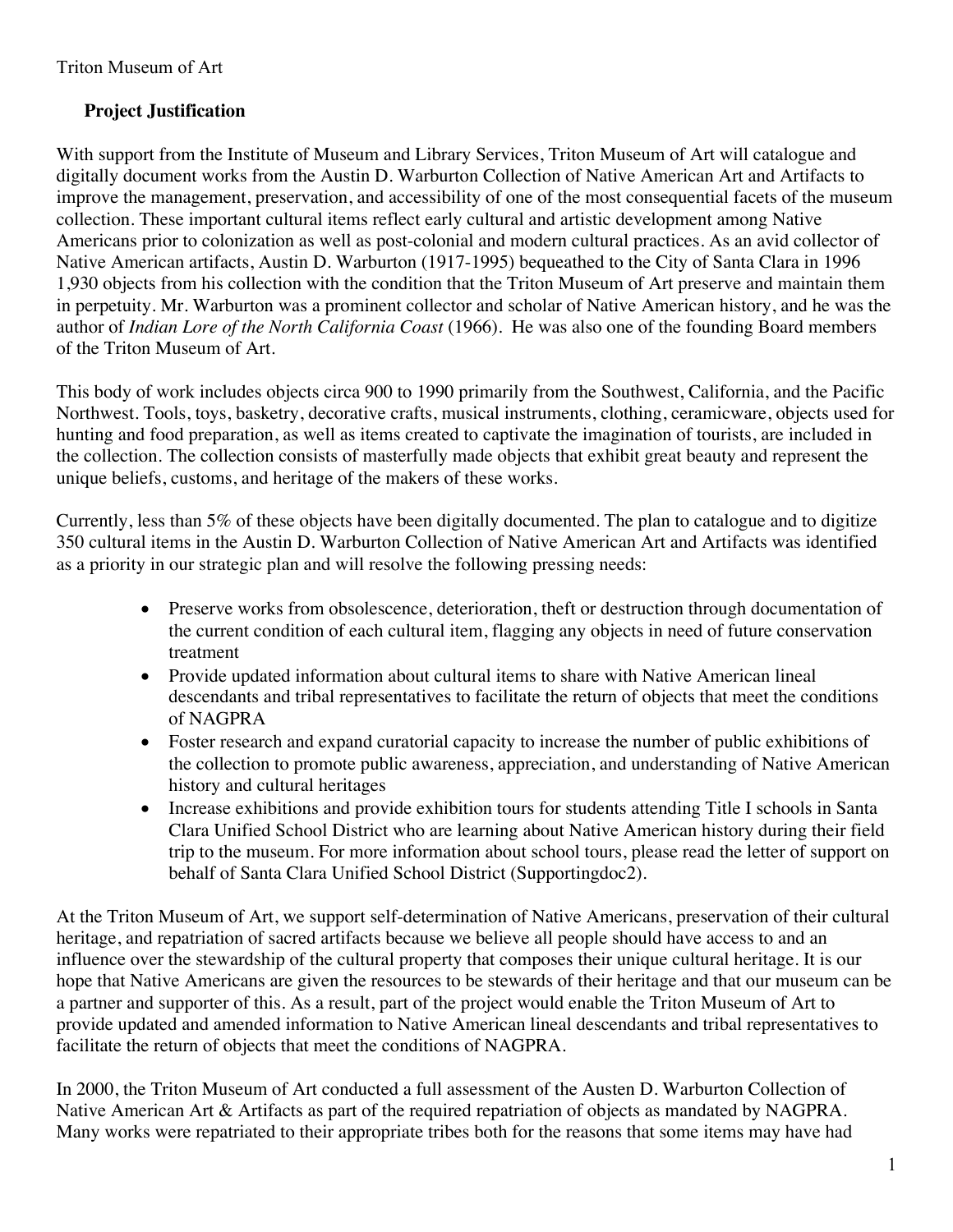#### Triton Museum of Art

human remains (hair, bone, etc.) and some items were deemed to be of unique cultural and spiritual significance. The proposed activities to catalogue the collection will provide updated and amended information which would be of interest to, and shared with lineal descendants and tribal representatives through the National NAGPRA Program. It is important to mention that if, in our research, we find that any cultural item fits the criteria of NAGPRA, it will not be digitized unless requested by NAGPRA for their purposes.

Interestingly, the Triton Museum of Art is also currently participating as a partner with the Federated Indians of Graton Rancheria, in connection with NAGPRA, to identify and reassess items that originated with the Pomo tribes of Central California. It is a wonderful and educational process that is adding depth to our understanding of the purpose and meaning of these works.

In the museum's 2019- 2024 Strategic Plan, the Board of Trustees and senior staff approved of several collection priorities. One of them is to achieve AAM accreditation through improved processes of collections management. Triton Museum of Art made strides to improve its collections care in 2002 when it received a grant award from the National Endowment for the Humanities to purchase storage supplies, preservation materials, and equipment to repack and rehouse objects in the Austin D. Warburton Collection of Native American Art and Artifacts. Through an award received from the National Endowment for the Arts in 2007, Triton Museum of Art purchased acid-free boxes and tissue, as well as ethafoam, to store baskets in the collection.

Another priority in the museum's strategic plan is to digitally document the entire collection over the next four years to ensure that these culturally valued pieces are stewarded with best methods of care and management and that new digital tools are fully utilized. With the generous support of IMLS this year, Triton Museum of Art received funding through the *IMLS Inspire!* grants program to digitally document portions of the works on paper collection, which are not part of the Austin D. Warburton Collection of Native American Art and Artifacts. Cataloguing and digitally documenting the Austin D. Warburton Collection of Native American Art and Artifacts would be the next step in our four year goal to have our entire permanent collection digitally photographed.

As a result, the proposed project would make the necessary improvements in collections management as the museum moves towards achieving accreditation by having proper documentation of this facet of the collection, which will reduce the need for them to be frequently pulled from the collections storage area, and thus minimize risks associated with handling. The proposed project will address this need by cataloging these works which will include updated, amended, and detailed information including dimensions, conservation, and curatorial values.

This concern for cultural preservation through better collections management is coupled with the need for the public to have improved access to these objects. Having professional photographs will aid curatorial staff in conducting the necessary research to design permanent collection exhibitions and to loan these cultural items. As a result, the proposed project aligns with the goals of *Inspire! Grants for Small Museums* by building capacity for the museum to better serve the public by engaging in best practices for collections care and by increasing the accessibility of the collection and its associated resources with the public.

#### **Project Work Plan**

Below is a broad overview of the different phases of the proposed project to inventory, assess, digitize, and archive 350 objects from the Austin D. Warburton Collection of Native American Art and Artifacts: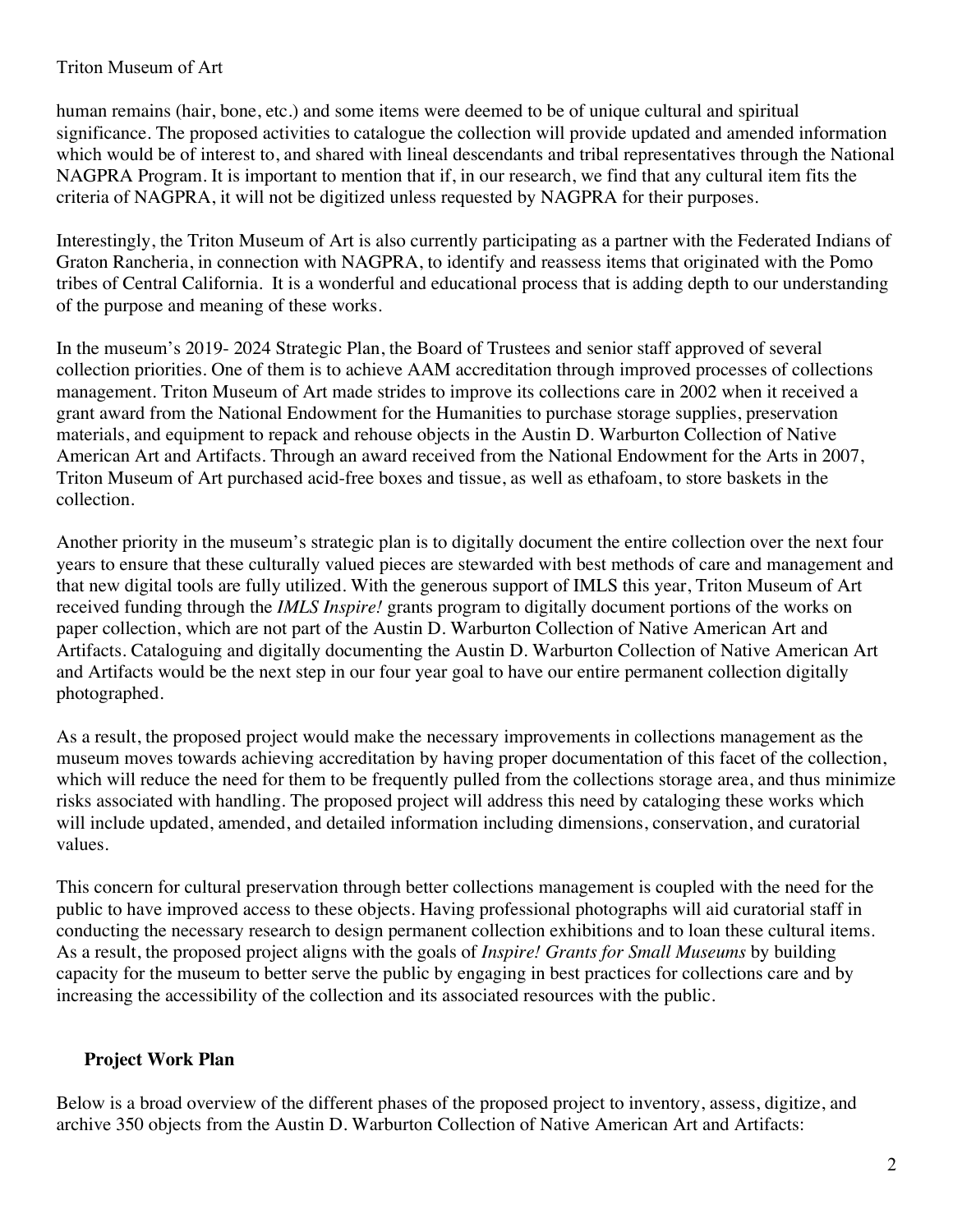1.) Condition Evaluation: The chief curator, with the support of the assistant registrar and collections intern, will initially search electronic records of previously selected works, flagging any fragile works or works that require special handling. Objects will then be pulled by the chief curator, assistant registrar and collections intern to be thoroughly evaluated. Complete condition report examinations will be conducted for each piece and all records will be updated. Works deemed too fragile for the digitization process will be excluded from this project. Those works will have special notations in the electronic records and all printouts will reflect updated information. Any special handling instructions will be highlighted for visibility.

2.) Cataloging: The chief curator and assistant registrar will check records for any missing information, i.e. dimensions, descriptions, signatures, ect. as well as update all electronic records.

3.) Metadata Creation: A master list will be created of works that are ready to be photographed, in the order that they should be digitized, with special handling needs noted. Each object will be given a filename based on its existing unique accession number. Please see the attached digital product form with more information about metadata creation for this proposed project.

4.) Digitization Prep: The filename will be printed and tagged with the work in storage. The museum preparator, with the assistance of the chief curator, will locate works from storage and set them up to be photographed on-site, with attention to those that are in need of special handling. Dust will be carefully removed from objects with a lint-free, soft-bristle brush and textiles will be surface cleaned with a low suction vacuum. To ensure the safe handling and transport of all objects during this process, a body of safety equipment will be on hand. Large items will always be moved with their storage supports. Sturdy/ rigid archival boards, padded rolling carts, and acid-free trays will be available at all times. A variety of glove types and other tools will be used to secure the safe handling of all works. Ceramics will always be placed on a padded surface (cloth, pillows, or sheets of polyethylene foam) and baskets will always be transported in a box for extra support, with the sides of baskets reinforced with coils or rings made from extruded polyethylene or cloth tubing.

5.) Digitization: Under the direction of the chief curator, an experienced fine art photographer will set up the appropriate work area at the museum to photograph each object, with special attention given to creating the appropriate lighting. He will use a high-resolution Sony A7R IV 60 MB capture digital camera to create archival master digital images. He will conduct quality review throughout each day to confirm that digital images appropriately match the original works in terms of the quality of their tone and color. He will work with the aid of a reference target.

6.) Post Processing: The fine art photographer will edit raw image files to ensure that they are an accurate reflection of the original object in their tone, color reproduction, sharpness, and other image quality standards. He will create file names for each image. Under the direction of the chief curator, the digital imaging assistant will create and edit derivative and production master files.

7.) Quality Review: The chief curator and assistant registrar will review all digital images to verify that they are named properly and contain appropriate metadata.

8.) Archiving: The digital imaging assistant will archive image files in the museum's database and backup copies will be saved on the museum's external hard drive system and on a LTO tape drive.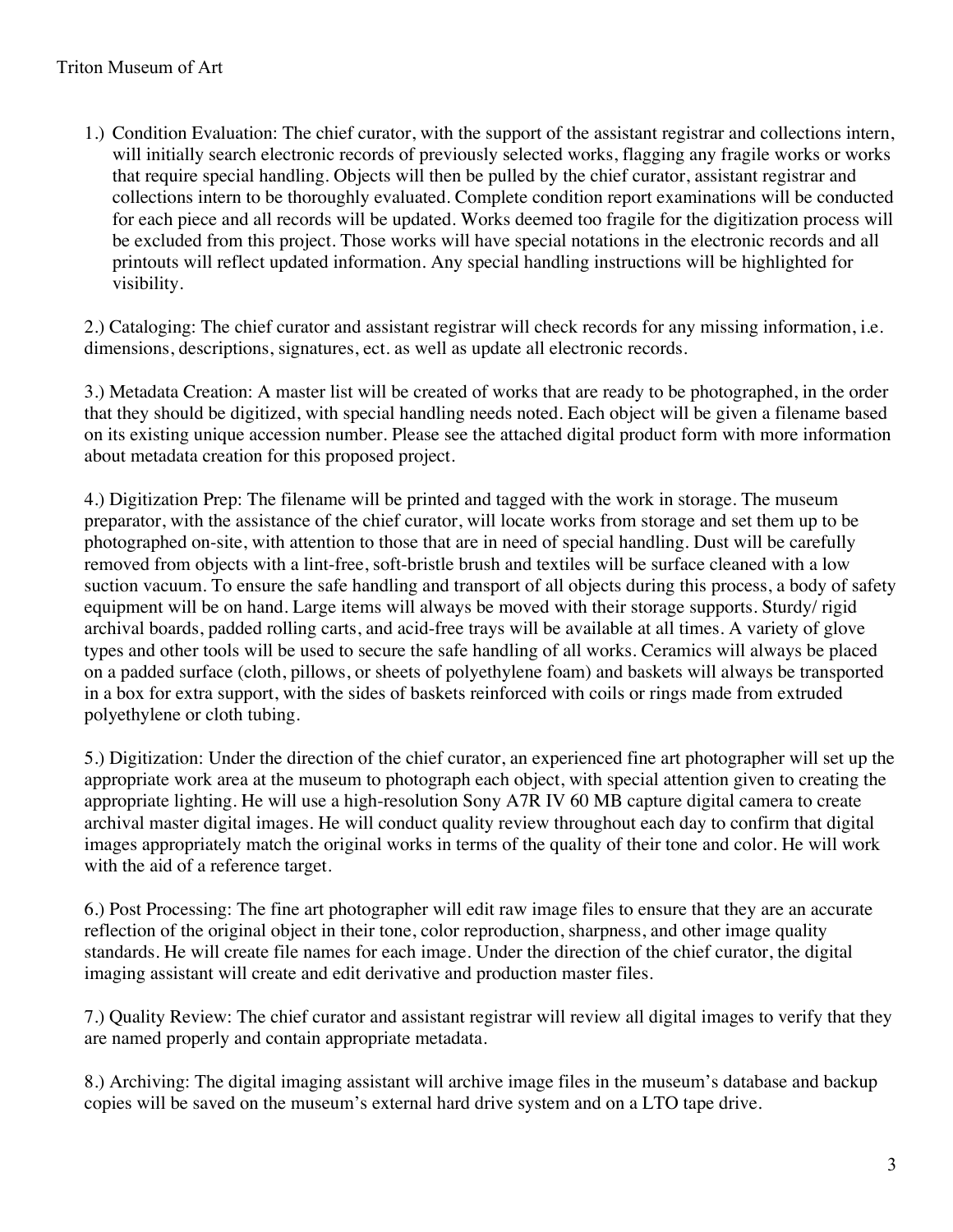#### Triton Museum of Art

The project work plan has been carefully designed to eliminate risks through the completion of a thorough condition assessment and quality review process. For example, staff will ensure proper handling and systematic ordering of all cultural items, and, as described in the work plan, objects requiring special attention will be set aside for future care and/or conservation treatment. The fine art photographer will use calibration techniques, a reference target, and other methods, such as high spatial resolution and appropriate tonal resolution, to make sure digitized images are clear and accurate reproductions of original cultural items.

Preston Metcalf, Executive Director and Chief Curator, will plan, implement, and manage all aspects of the proposed project (please see attached biography and resume). The proposed project team consists of Nicole Lomeli, Preparator and Assistant Registrar, James Dewrance, Fine Art Photographer, a Digital Imaging Assistant, and a Collections Intern (please view the attached job descriptions).

The proposed project will take place over twenty-one months from September 2021 to May 2023 and it will take place in the following sequence:

- Condition Evaluation (September 2021- February 2022)
- Cataloging (September 2021 February 2022)
- Metadata Creation (March 2022)
- Digitization Prep (April 2022)
- Digitization (May 2022- August 2022)
- Post Processing (September 2022- April 2023)
- Quality Review (December 2022- May 2023)
- Archiving (May 2023)

Expenses for the proposed project are limited to grant funds for the temporary part-time employment of a digital imaging assistant and collections intern, as well as for the services of a contracted fine art photographer. The proposed budget also accounts for the expected temporary increase in hours of permanent employees who are directly involved in implementing the proposed project.

Museum staff will achieve intended results by tracking progress on an ongoing basis. During the period of digitizing works, key staff will meet with the photographer daily to respond to his needs and to evaluate how to resolve any challenges that may arise. Monthly meetings will take place with the chief curator, assistant registrar, preparator, digital imaging assistant and collections intern to evaluate progress. Additional performance and financial reporting will be made to IMLS as required.

The results of this project will be shared internally in the form of a report with staff and with the Board of Trustees, in grant final reporting, and publicly with museum constituents. The completion of the project will be announced on the Triton Museum of Art website, as well as through direct e-communication, and through posts on the museum's Facebook, Instagram, and Twitter sites. In addition, Triton Museum of Art staff will share with interested sister institutions the availability of this part of the collection to facilitate the loaning of cultural items.

## **Project Results**

Triton Museum of Art is committed to the proper care, condition, and management of its collection and having updated condition reports as well as digitized images of these cultural items will improve internal processes of collections care and management, making it possible to increase research for permanent collection exhibitions, to facilitate the loaning of objects, and to share information about the collection with lineal descendants and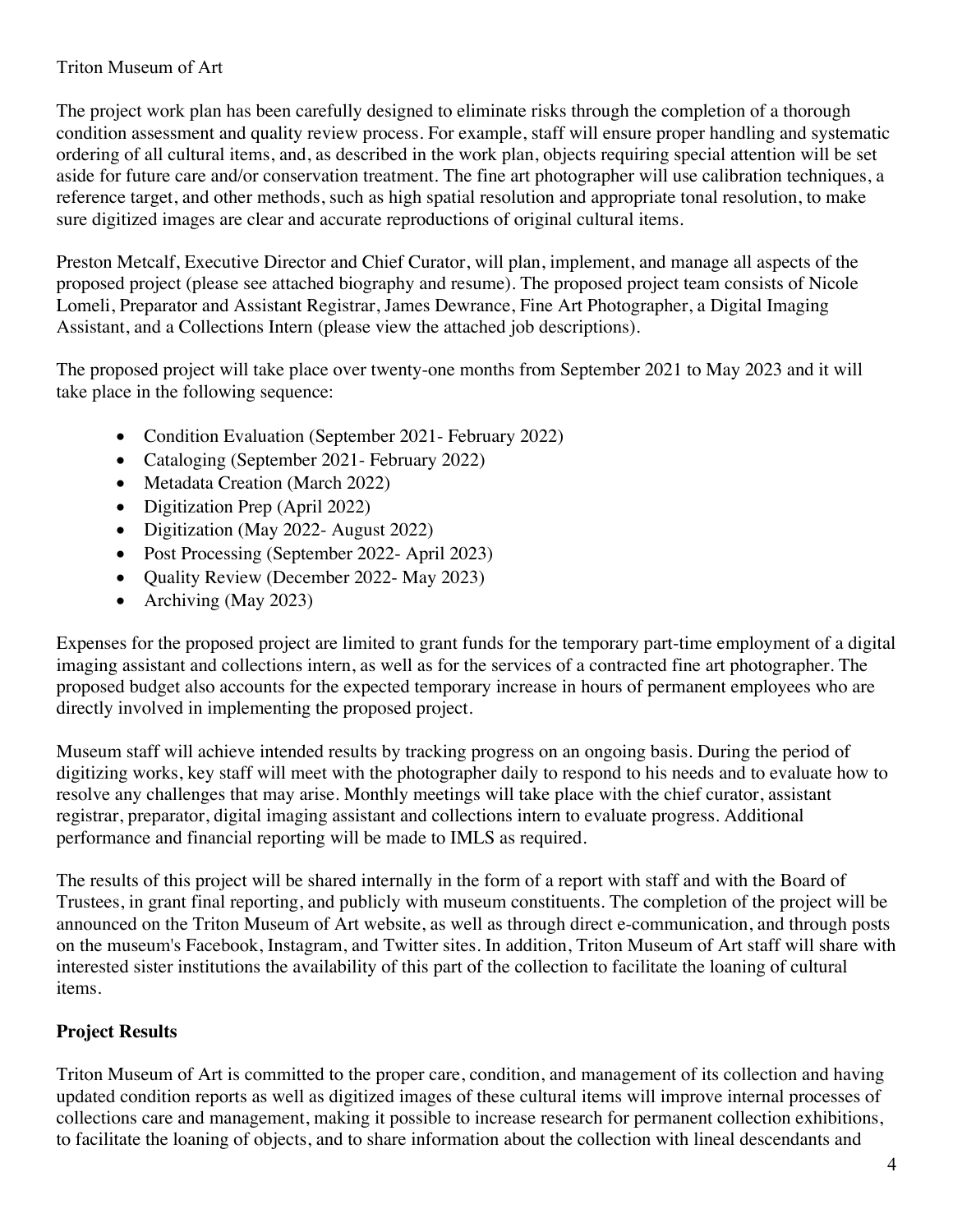#### Triton Museum of Art

tribal representatives through the National NAGPRA Program. For those objects that do not meet the conditions of NAGPRA, outreach with lineal descendants will make it possible for us to hear their wishes for storing, caring for, and displaying cultural items so that exhibitions are presented with sensitivity to the cultural traditions associated with these works which are so powerfully rich with meaning.

Due to their composite nature and use of natural materials, these cultural items have a high risk of deterioration over time without proper care, attention, and ongoing evaluation. This project will allow for us to flag any works in need of future conservation treatment. The creation of high-quality digital archival master files will not only enhance internal processes to appropriately safeguard the collection but it will also expand public access. The capacity of the Triton Museum of Art to function as an educational center will significantly advance as staff embrace new digital tools to foster learning and access through presenting exhibitions and through facilitating field trips focusing on Native American history for students attending Title I schools.

The proposed work plan has been designed to improve the care and condition of objects in the collection by dedicating time for inspection of each cultural item that will be digitized prior to being photographed. This inspection will include the performance of an updated condition report, recording of missing object information in the museum's database, and labeling works as needed.

For purposes of long-term preservation of the collection, curatorial staff will collect and report on a wide array of information to ensure this project is successful. This will include the following collection of descriptive and technical metadata:

- Condition reporting
- Contextual information about cultural items, which may include amended information about when and where the object was made, as well as its cultural affiliation and its meaning
- Data on what time and how the digital image was made

This information will be recorded in the museum's PastPerfect database and some of it will be in the image filename.

The main tangible product that will result from the proposed project will be the completion of condition reports, and this information will also be stored in the museum's database and on its server. The archival master image files will also be saved in the museum's database and backup copies will be saved on the museum's external hard drive system and on LTO tape drive.

Because technology improves over time, Triton Museum of Art will follow the Federal Agencies Digital Guidelines Initiative (FADGI) sustainability recommendations for long-term preservation of digital images. The collection of descriptive and technical metadata will be saved in the museum's database and embedded in the image filename to safeguard against loss of data, and backup copies will be saved in the case of loss or destruction of data. Once catalogue records have been updated in the museum's database, the frequent review of descriptive metadata will sustain intended results. This will be completed by permanent employees on an ongoing basis.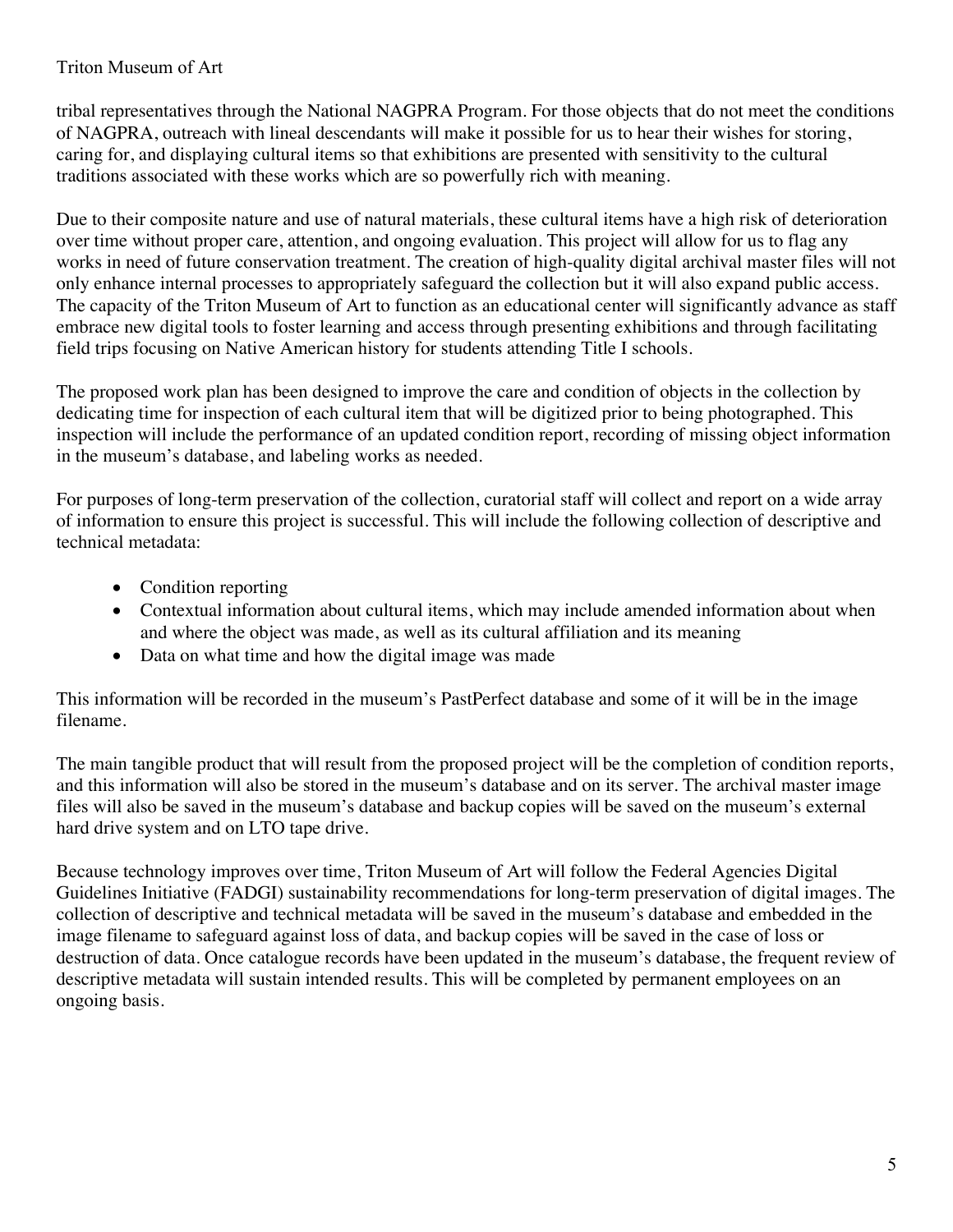| <b>ACTIVITY</b>                                                                                                                                                                                                                                                                                                                                            | <b>SEP</b> | OCT | <b>NOV</b> | DEC | <b>JAN</b> | <b>FEB</b> | <b>MAR</b> | <b>APR</b> | <b>MAY</b> | <b>JUN</b> | JUL | AUG |
|------------------------------------------------------------------------------------------------------------------------------------------------------------------------------------------------------------------------------------------------------------------------------------------------------------------------------------------------------------|------------|-----|------------|-----|------------|------------|------------|------------|------------|------------|-----|-----|
| Key staff meet for a monthly check-in to evaluate priorities,<br>assess workflow, adjust budgets, goals, and schedules                                                                                                                                                                                                                                     |            |     |            |     |            |            |            |            |            |            |     |     |
| The chief curator will submit any changes and updates to<br>the Triton Museum of Art's existing NAGPRA summary of<br>unassociated funerary objects, sacred objects, or objects of<br>cultural patrimony to NAGPRA, based on the most recent<br>evaluation of objects in the collection. These objects will<br>not be digitized unless requested by NAGPRA. |            |     |            |     |            |            |            |            |            |            |     |     |
| The chief curator, with the assistance of the part-time<br>assistant registrar and collections intern, will locate works<br>from storage and oversee the completion of a condition<br>evaluation. Objects that are not in good condition for<br>digitization or which have special handling needs will be<br>flagged.                                      |            |     |            |     |            |            |            |            |            |            |     |     |
| The chief curator and assistant registrar will update<br>catalogue records in the museum's database which will<br>include the condition evaluation, and other descriptive<br>metadata.                                                                                                                                                                     |            |     |            |     |            |            |            |            |            |            |     |     |
| A master list will be created of works that are ready to be<br>photographed, in the order that they should be digitized,<br>with special handling needs noted. Each object will be<br>given a filename.                                                                                                                                                    |            |     |            |     |            |            |            |            |            |            |     |     |
| The filename will be printed and tagged with the work in<br>storage. The museum preparator, with the assistance of the<br>chief curator and collections intern, will locate works from<br>storage and set them up to be photographed on-site, with<br>attention to those that are in need of special handling.                                             |            |     |            |     |            |            |            |            |            |            |     |     |
| The preparator, with the assistance of the chief curator and<br>collections intern, will locate works from the collection and<br>organize them for the photographer.                                                                                                                                                                                       |            |     |            |     |            |            |            |            |            |            |     |     |
| A fine art photographer will set up the appropriate work<br>area at the museum and photograph each object. The<br>preparator, with the assistance of the chief curator and<br>collections intern, will rehouse works.                                                                                                                                      |            |     |            |     |            |            |            |            |            |            |     |     |

#### **Triton Museum of Art Schedule of Completion First Year (2021-2022)**